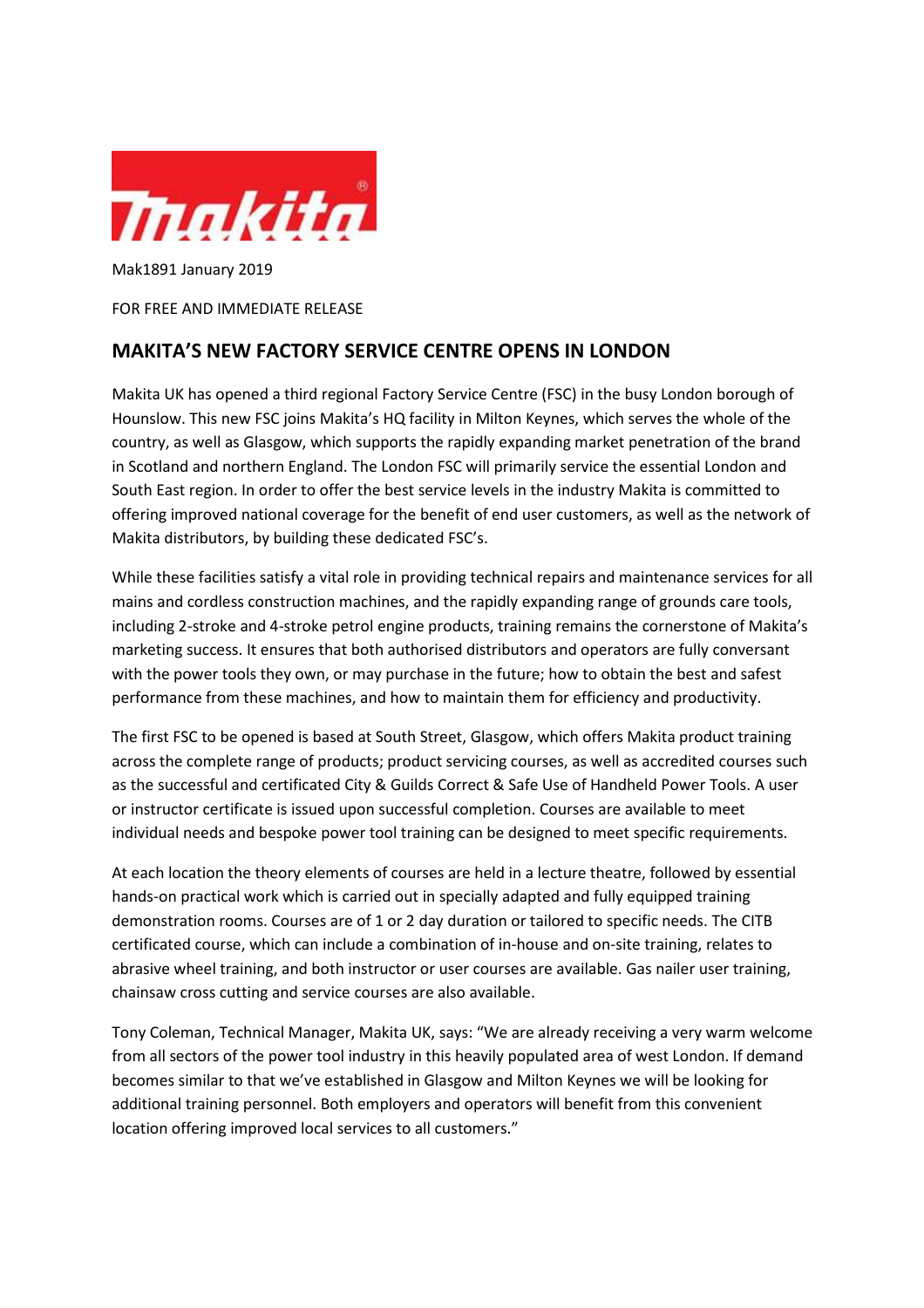Makita has great experience in supporting worthwhile challenges as WorldSkills UK, APL Apprenticeships and Hire Association Europe Apprenticeship schemes to help support customers of the future with product and training support. Employees and employers can benefit from Makita's outstanding training courses, which compliment high quality power tools used by professional trades' people, raising ambitions and abilities for many.

The Makita range is supported with an equally comprehensive range of over 4,500 accessories and consumables products.

For more news and product information about Makita UK please visit www.makitauk.com. Follow us on Twitter @MakitaUK, Facebook.com/makitauk and google.com/+makitauk

## **Notes**

## **About Makita**

Makita is a leading world class brand of professional power tools, accessories and work wear known for quality, performance and durability in rigorous industrial use. Operating for 45 years in the UK, Makita's offices are located in Milton Keynes, Bucks with distribution centres located throughout the U.K. Makita is Britain's number one professional power tool manufacturer offering an extensive inventory of over 620 products and accessories which include cordless drill/drivers, cordless combination drills; percussion drills; angle grinders; jigsaws and sanders, as well as a substantial amount of outdoor power equipment.

Makita's Telford manufacturing facility produces a range of power tools from carefully selected raw materials and with the most advanced manufacturing equipment in the world. Makita's Telford facility is a net exporter of professional power tools with 78% of its production going to other Makita operations worldwide. To ensure that Makita maintains its high quality standards, every machine undergoes testing and inspections throughout the whole manufacturing and assembly processes, including a final run-test under power before leaving the factory, which ensures optimum performance.

Makita (UK) Ltd is a founding member of United Kingdom Power Tool Alliance against Counterfeiting (UKPTAAC), a power tool industry alliance set up to fight the growing challenge faced by the industry of unsafe and dangerous imported counterfeit products that are sold outside the normal retail channels putting consumers at risk.

Makita supplies, as well as the construction industry, many of Britain's largest businesses and organisations from the Armed Forces to rescue services, major utilities, manufacturing and service companies.

Makita has also established themselves as a market leader in the innovation of Anti Vibration Technology (AVT), with the launch of a range of heavy-duty products designed to reduce the vibrations often associated with heavy machinery. They are committed to producing the safest